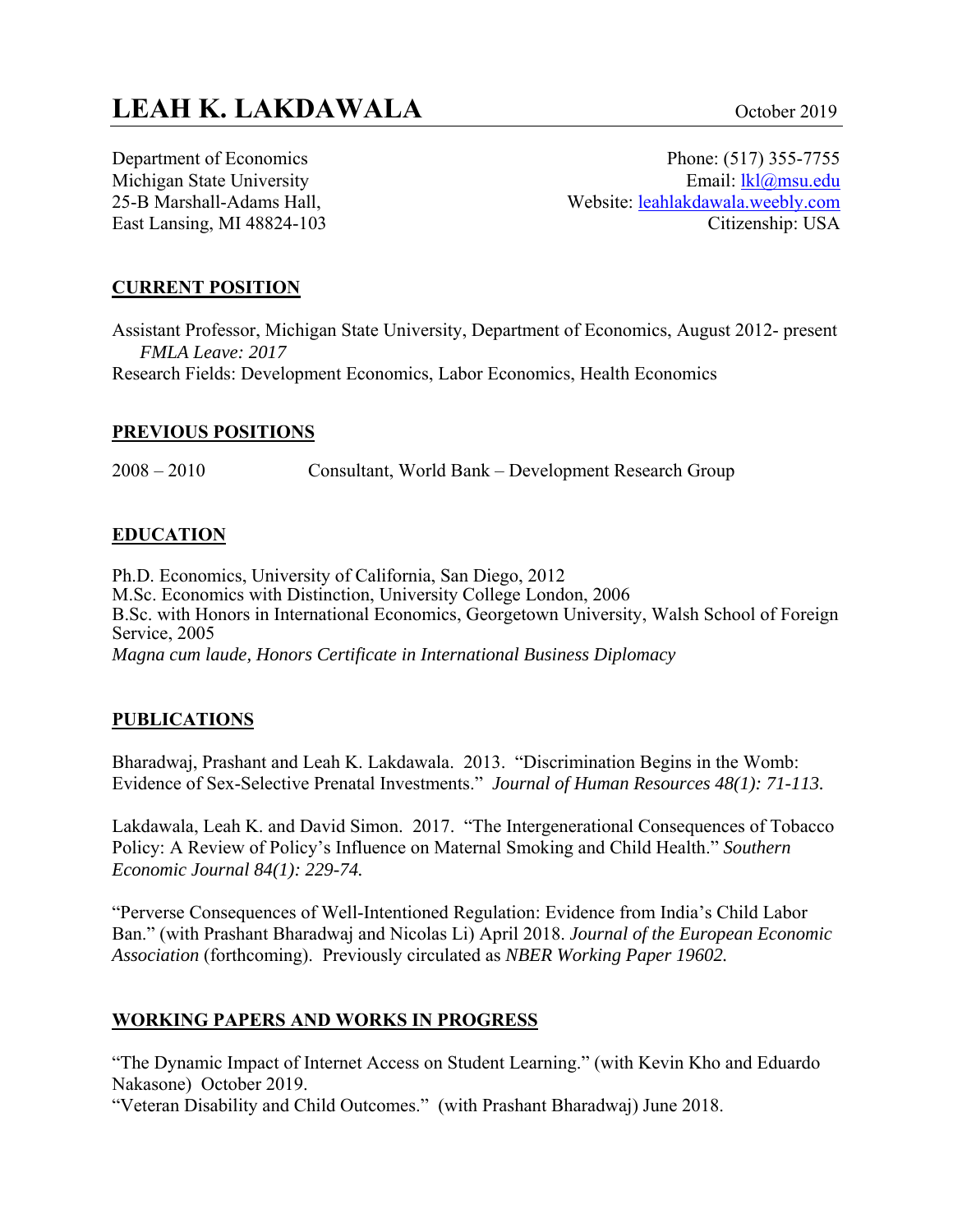"From Loans to Labor: Microcredit, Entrepreneurship and Child Labor." July 2018.

"The Effect of School-based Internet Access on Educational Attainment and Labor Market Outcomes." (with Eduardo Nakasone)

"The Effects of Legalizing Child Labor: Evidence from Bolivia." (with Diego Vera-Cossio)

"Closing the Generational Digital Divide: Within-family Spillovers of Access to Technology." (with Eduardo Nakasone)

"The Effect of Income Inequality on Political Preferences, Civic Engagement, and Electoral Outcomes" (with Eduardo Nakasone)

"Explaining the Differential Treatment of Daughters and Sons: The Role of Economic Incentives."

"Peer Groups and Academic Achievement: Panel Evidence from Administrative Data." (with Julian R. Betts and Andrew Zau)

#### **AFFILIATIONS**

Core Faculty Member, Center for Advanced Study of International Development (CASID) Core Faculty Member, Center for Gender in a Global Context (GenCen) Affiliated Faculty Member, Asian Studies Center

#### **CONFERENCES AND WORKSHOPS**

| 2019 | Sustainability and Development Conference, University of Michigan (scheduled)      |
|------|------------------------------------------------------------------------------------|
| 2018 | University of Hawaii, Manoa, Department of Economics (Seminar)                     |
|      | Sustainability and Development Conference, University of Michigan                  |
|      | Inter-American Development Bank Research Department, Washington DC (Seminar)       |
|      | Development Economics Conference, UC San Diego                                     |
|      | Carleton University, Ottawa, Canada, Department of Economics (Seminar)             |
|      | Summer Meetings of the Econometric Society, University of California, Davis        |
|      | University of Madison, Wisconsin, Department of Agricultural and Applied Economics |
|      | (Seminar)                                                                          |
|      | MSU Empirical Microeconomics Lunch Workshop                                        |
| 2017 | Development Day Conference, Northwestern University                                |
|      | MSU Development Lunch Workshop                                                     |
| 2016 | Summer Meetings of the Econometric Society, Philadelphia                           |
| 2015 | Labor Day Conference, University of Michigan                                       |
| 2014 | Development Day Conference, Notre Dame University                                  |
|      | Western Michigan University, Department of Economics (Seminar)                     |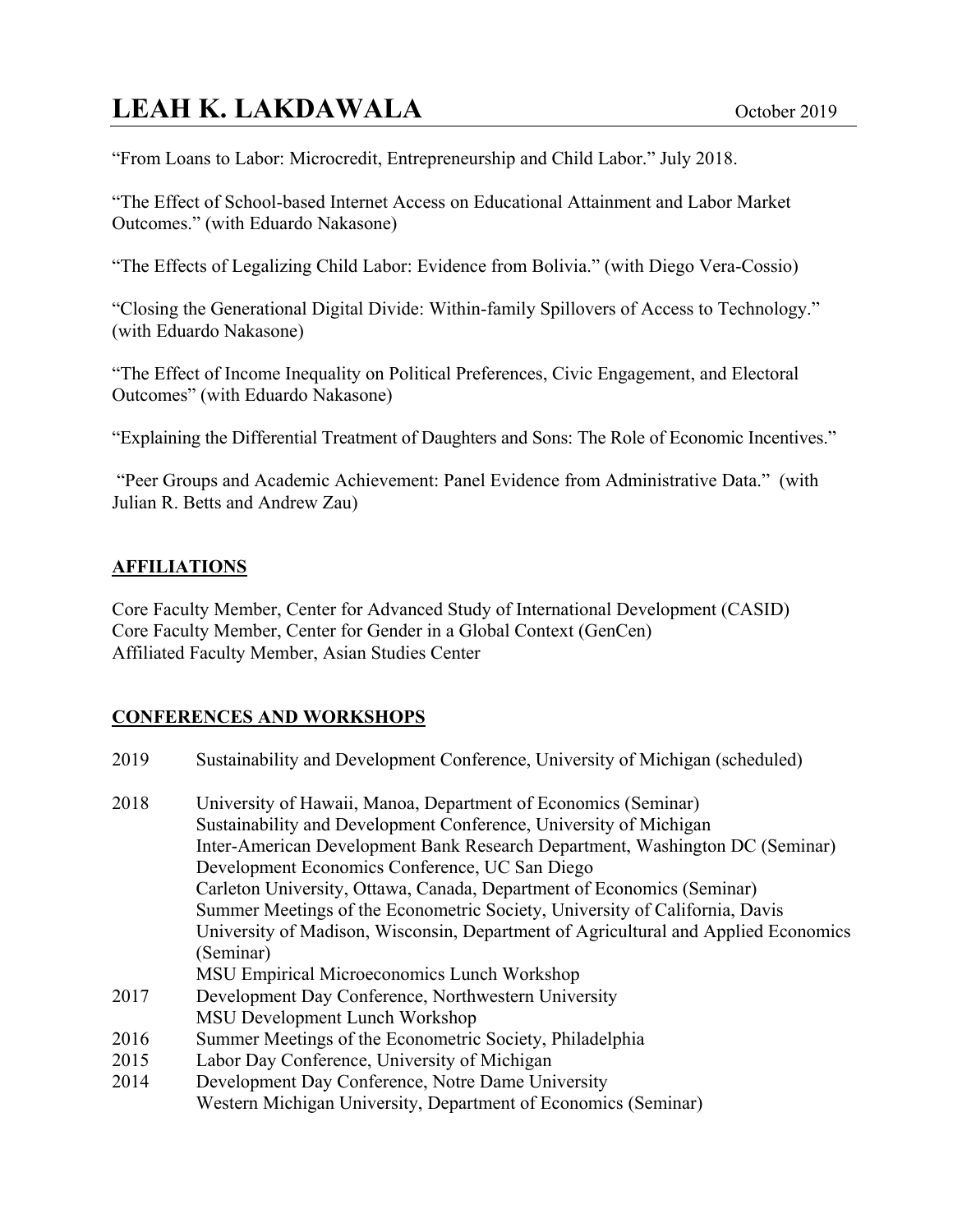|      | BREAD-CEPR-PODER Conference on Development, London School of Economics,         |
|------|---------------------------------------------------------------------------------|
|      | London                                                                          |
| 2013 | Dartmouth College, Department of Economics (Seminar)                            |
|      | Annual Conference on Economic Growth and Development (ACEGD), Indian            |
|      | Statistical Institute (Delhi)                                                   |
|      | Northeastern Universities Development Consortium (NEUDC) Conference, Harvard    |
|      | Michigan State University, Department of Economics (Applied Seminar)            |
| 2012 | University of North Carolina Chapel Hill, Department of Public Policy (Seminar) |
|      | George Washington University, Department of Economics (Seminar)                 |
|      | Federal Housing Finance Agency (Seminar)                                        |
|      | U.S. Treasury, Micro Group (Seminar)                                            |
|      | Department of Justice (Seminar)                                                 |
|      | University of Colorado Boulder, Department of Economics (Seminar)               |
|      | Michigan State University, Department of Economics (Seminar)                    |
|      | Claremont McKenna College, Department of Economics (Seminar)                    |
|      | Simon Fraser University, Department of Economics (Seminar)                      |
|      | Royal Holloway University, London, Department of Economics (Seminar)            |
|      | Consumer Finance and Protection Bureau (Seminar)                                |
|      | Barnard College, Department of Economics (Seminar)                              |
|      | Midwest International Economic Development Conference (MWIEDC), University of   |
|      | Minnesota, Minneapolis                                                          |
| 2011 | Northeastern Universities Development Consortium (NEUDC)<br>Conference, MIT     |
|      | All-California Labor Economics Conference, RAND Santa Monica                    |
|      | NBER Entrepreneurship Research Boot Camp, NBER                                  |
|      | Western Economic Association International Annual Conference,                   |
|      | San Diego                                                                       |
|      | Conference on the Long Run Impacts of Early Life Events,                        |
|      | University of Michigan                                                          |
|      | Pacific Conference for Development Economics (Pac-Dev),                         |
|      | <b>UC</b> Berkeley                                                              |
| 2010 | Northeastern Universities Development Consortium (NEUDC)<br>Conference, MIT     |
| 2009 | Western Economic Association International Annual Conference,                   |
|      | Vancouver                                                                       |
|      | Pacific Conference for Development Economics (Pac-Dev),                         |
|      | San Francisco State University                                                  |
|      |                                                                                 |

### **PROFESSIONAL ACTIVITIES AND SERVICE**

| Member:  | American Economic Association, Econometric Society                                                                                                                                                                                                                                                                                           |
|----------|----------------------------------------------------------------------------------------------------------------------------------------------------------------------------------------------------------------------------------------------------------------------------------------------------------------------------------------------|
| Referee: | Economic Development and Cultural Change, World Development,<br>Journal of Development Economics, Canadian Journal of Economics,<br>Journal of Human Resources, Proceedings of the National Academy of<br>Science, Oxford Bulletin of Economics and Statistics, Population<br>Studies, Journal of Health Economics, Feminist Economics, AEJ: |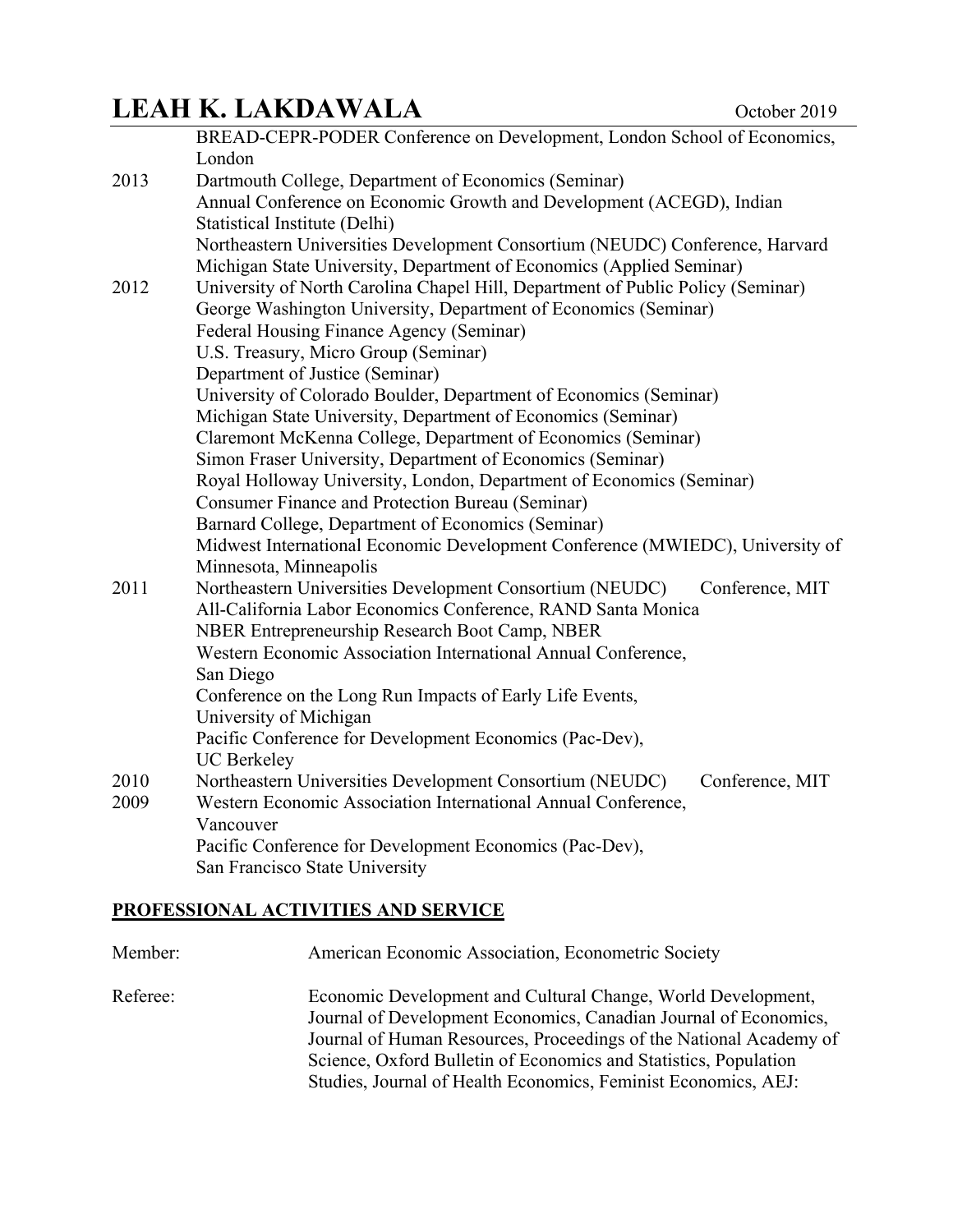|             | Policy, The Economic Journal, Journal of Population Economics,<br>Demography, Health Economics |
|-------------|------------------------------------------------------------------------------------------------|
| Committees: | Economics Advisory Committee to Chair (2012-3)                                                 |
|             | Development Field Exam Committee (2012-3, 2014-5)                                              |
|             | Graduate Instruction Committee (2013-4, 2014-5)                                                |
|             | Econometrics Field Exam Committee (2012-3, 2014-5)                                             |
|             | Master's in Public Policy Advisory and Admissions Committee (2014-5)                           |
|             | Labor Recruiting Committee (2014-5)                                                            |
|             | Water (Environment/Development) Recruiting Committee (2014-5)                                  |
|             | University Jurisdictional Appeal Panel (2016)                                                  |
|             | Departmental Computer Committee (2017-9)                                                       |
| Misc:       | Co-organizer of Development Day Conference (2012, 2017)                                        |
|             | Co-creator of MSU Development Lunch Workshop (2012-3)                                          |
|             | Organizer of MSU Development Lunch Workshop (2013-4)                                           |
|             | Creator and organizer of MSU Assistant Professor Lunch Workshop<br>$(2018-9)$                  |

#### **TEACHING**

EC410: Development Economics (Undergraduate) EC413: Economic Analysis of Asia (Undergraduate) EC850: Growth, Development, and Human Resources (PhD Development Economics) PPL802: Quantitative Methods II (Master's Econometrics)

#### **ADVISING**

| PhD:           | Committee member:                                                  |
|----------------|--------------------------------------------------------------------|
|                | Econ: Asja Asenova, Hui Wang (Econ/AFRE), Muzna Alvi,              |
|                | Hyeongjun Bang, Godwin Debrah (Econ/AFRE), Kevin Kho,              |
|                | Sambojyoti Biswas, Kathryn Bollman                                 |
|                | Agricultural, Food, and Resource Economics (AFRE): Ayala           |
|                | Wineman, Aissatou Ouedraogo, Evgeniya Moskaleva, Josephat          |
|                | Koima                                                              |
| Master's:      | Master's in Public Policy (MPP): Eyup Civelek, Herve Mukuna, Keran |
|                | Zhu, Qiang Feng, Weiqin Wu, Xiaodi Zhu, Haining Wang               |
|                | Agricultural, Food, and Resource Economics (AFRE): Awa Sanou       |
| Undergraduate: | Economics Scholar Advisor: Ruth Awor, Sarah Schuitt, Ruth Archer,  |
|                | Chelsea Wein                                                       |
|                | Social Science Scholar Advisor: Grace Hough                        |
|                | AEA Scholars Program – Faculty Research Mentor (2017)              |